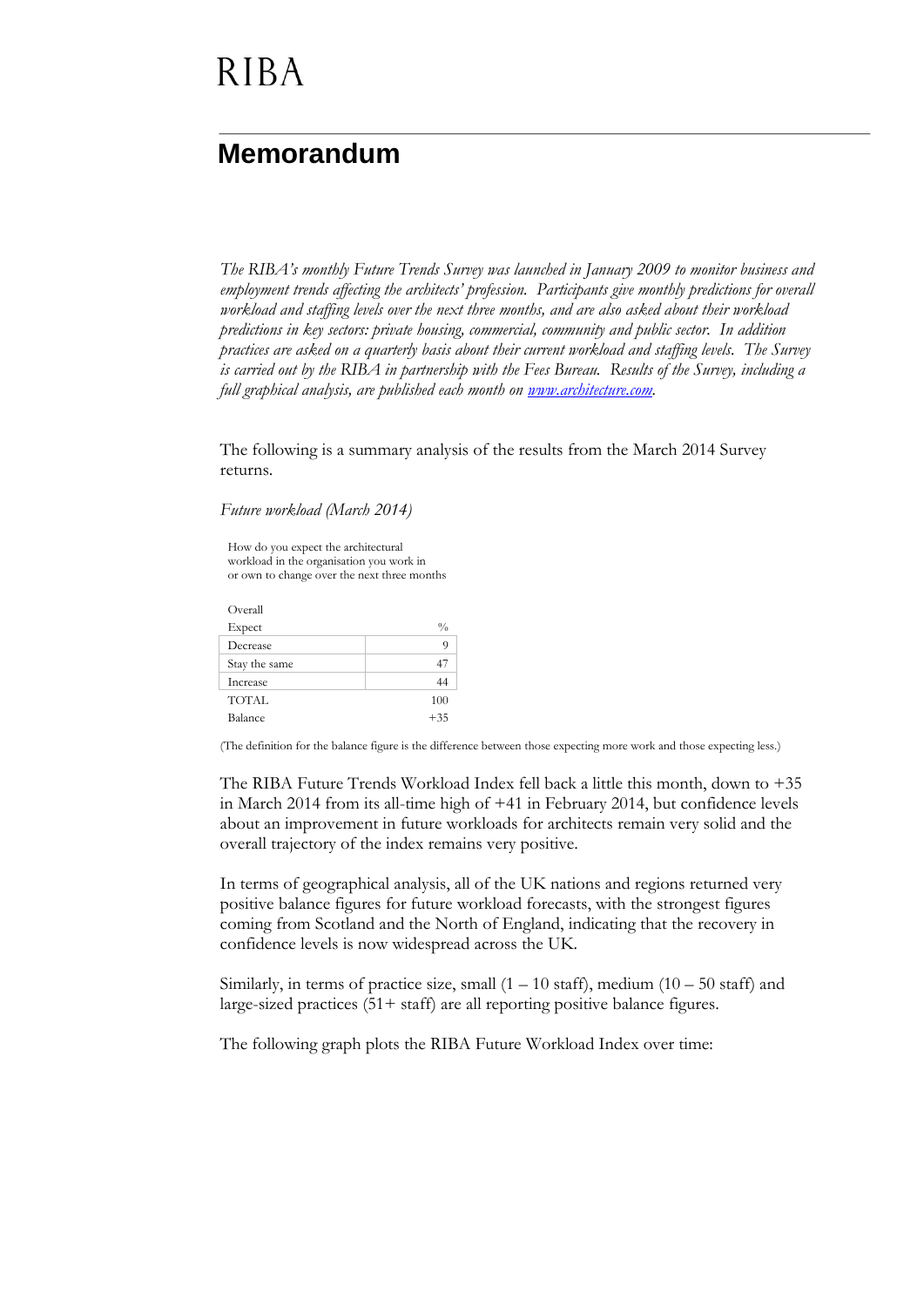# **RIBA**

#### **Memorandum**



In terms of sector analysis, the private housing sector workload forecast continues to be the most positive, although the balance figure for this sector fell back somewhat to +31 in March 2014 from +40 in February 2014. The commercial sector workload forecast (balance figure +17) increased slightly this month, but the public sector workload forecast (balance figure +6) and the community sector workload forecast (balance figure zero) both declined a little in March 2014.

Optimism about future workload increases continues to be drive largely by a widespread strengthening of the private housing sector across the UK and an increasing pick-up in commercial projects.

The following graph tracks the sector predictions in the RIBA Future Trends Survey over time: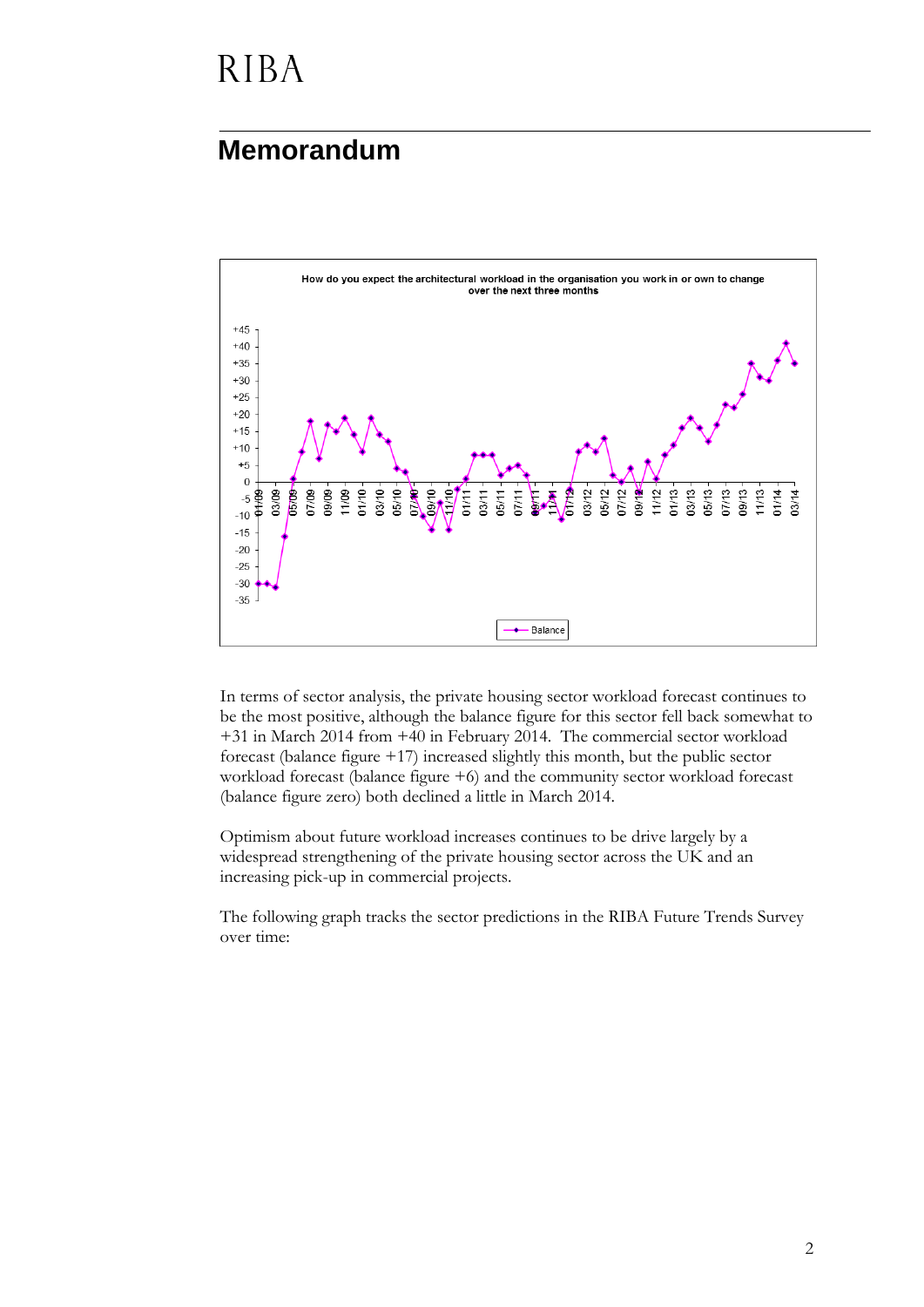### **RIBA**

#### **Memorandum**



*Future staffing levels (March 2014)*

How do you think the number of permanent architectural staff employed in your organisation will change over the next three months?

| 77    |
|-------|
| 17    |
| 100   |
| $+11$ |
|       |

(The definition for the balance figure is the difference between those expecting to employ more permanent staff in the next three months and those expecting to employ fewer.)

The RIBA Future Trends Staffing Index decreased a small amount this month, standing at +11 in March 2014 compared with +13 in February 2014, but the great majority of practices (94%) expect their staffing levels to either stay the same or increase during the next quarter, with only 6% reporting that they expect to see a reduction in staff numbers.

There still appears to be significant spare capacity within the architects' profession. However, in March 2014 the percentage of our respondents reporting that they had personally been under-employed in the last month was 17%, the lowest figure since the RIBA Future Trends survey was first established in January 2009. This suggests that real increases in workloads are beginning to gradually erode the spare capacity